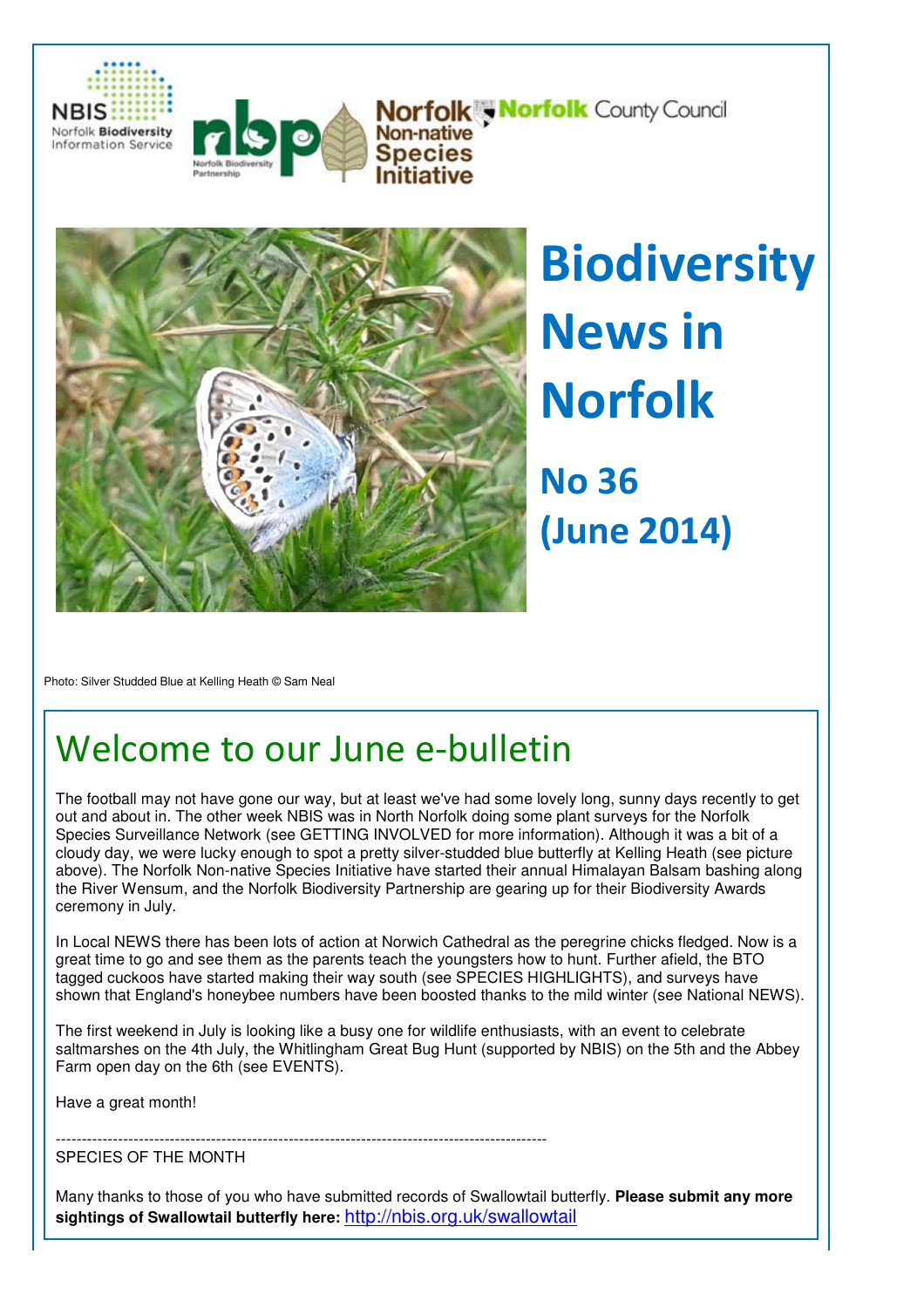Our species of the month for July is the **Bee Orchid (Ophrys apifera).**

When you see it it's pretty obvious how the bee orchid got its name - its flower looks like there is a female bee sat on it! The plant uses this to lure in male bees which then pollinate the flower. To make themselves even more irresistible to their pollinators they give out chemical signals that smell like a female bee!

The bee orchid is very distinctive and now is a great time to go out looking for it. They can pop up on all sorts of grassy places even on road verges and waste ground, so make sure you keep your eyes peeled!

For more information and to record the Bee Orchid click here: **http://www.nbis.org.uk/BeeOrchid**



Photo: Bee Orchid © Zorba the Geek and licensed for reuse under this Creative Commons Licence ------------------------------------------------------------------------------------------------

#### **Biodiversity and Countryside Team Environment, Transport and Development, Norfolk County Council**  nbis@norfolk.gov.uk

Please do email us at nbis@norfolk.gov.uk if you have any news or events that you would like us to feature in the next or coming issues. And do feel free to forward to anyone you feel would also be interested.

You can download this e-bulletin as a pdf here: http://www.nbis.org.uk/sites/default/files/documents/E-bulletinJune2014.pdf You can also download past e-bulletins as a pdf here: http://www.nbis.org.uk/newsletterse-bulletins

[top]

Local NEWS National NEWS GETTING INVOLVED SPECIES HIGHLIGHTS EVENTS AND FINALLY

# Local NEWS

#### **Cathedral peregrine update**

It's been a busy month for the Norwich Cathedral peregrines. The first fledged on the 6th June http://www.bbc.co.uk/news/uk-england-norfolk-27729372 and the fourth on the 10th June http://www.bbc.co.uk/news/uk-england-norfolk-27790724. Sadly the fourth chick to fledge was found dead two days later http://www.bbc.co.uk/news/uk-england-norfolk-27835498. A post-mortem found a crack in one of the bird's neck bones suggesting she had collided with something. It has been suggested that other cities should try and repeat the success of the Norwich Cathedral peregrine project http://www.bbc.co.uk/news/uk-englandnorfolk-27840978.

#### **Holt residents make 46,000 blackbird sightings**

As seen on the BBC's Springwatch, residents of the Norfolk town have recorded 46,000 sightings of blackbirds as part of a study to see how the birds survive in a suburban environment. http://www.bbc.co.uk/news/uk-england-norfolk-27724513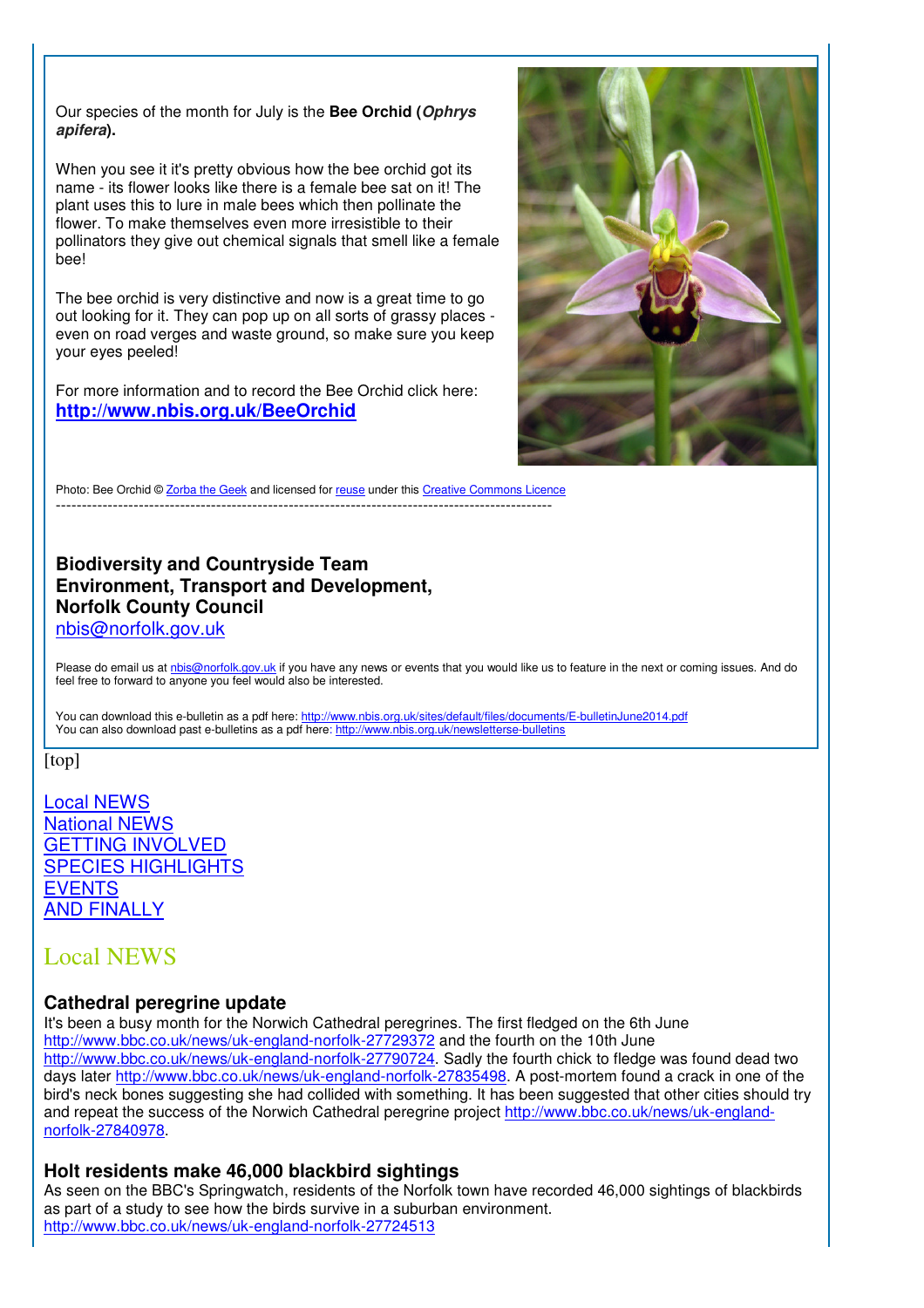#### **New partnership aims to make Broads and wetlands healthier**

The landmark Broadland Rivers Catchment Plan aims to bring together organisations, businesses and people to improve the rivers and waterways upstream of the Broads, as well as where they flow into the sea. http://tinyurl.com/qawnzqb

#### **Much-loved wildlife reserve in Bayfield celebrates 25th anniversary**

A wildlife haven celebrates its 25th birthday this month and is marking the occasion with an ongoing project to return the site to its former glory.

http://tinyurl.com/mjrwmm2

#### **Spate of bee thefts in Cley, Woodbastwick and King's Lynn**

http://www.edp24.co.uk/news/spate\_of\_bee\_thefts\_in\_cley\_woodbastwick\_and\_king\_s\_lynn\_1\_3643220

#### **Norfolk Wildlife Trust need YOU to help to save our wildlife**

http://www.edp24.co.uk/news/environment/we\_need\_you\_to\_help\_to\_save\_our\_wildlife\_1\_3625306

#### **Rare sighting of spectacled warbler delights birdwatchers in Norfolk**  http://tinyurl.com/k35crtz

[TOP] National NEWS

#### **England's honeybee numbers boosted after mild winter**

An annual survey shows honeybees fared much better in this year's mild winter than the bitter cold of the previous year.

http://tinyurl.com/n7t2z7s Ξ

#### **Very hungry Asian caterpillar threatens Britain's box hedges**

Experts fear it may be on the verge of expanding rapidly across the country after the number of cases doubled in the last 12 months.

http://tinyurl.com/qcw85he Ξ

#### **Atlas of Dragonflies in Britain and Ireland is published**

http://field-studies-council.org/publications/pubs/atlas-of-dragonflies-in-britain-and-ireland.aspx

#### **Ash dieback is now 'unstoppable', ecologists warn**

http://tinyurl.com/lg2jvpw

#### **Invasive harlequin ladybirds 'eating native British cousins'**

http://tinyurl.com/q3cyo5b Ξ

#### **Jurassic Coast Fossil Finder**

The Jurassic Coast Fossil Finder showcases the fossils held by museums along the Dorset and East Devon Coast World Heritage Site. Each fossil has been professionally photographed, some of them as 360 degree rotations. They are presented with a description and fact file of scientific details. It is possible to search in a variety of ways and to display the results in geological order which gives a very visual representation of the nature of the fossil record in this part of the World. http://jurassiccoast.org/fossilfinder

#### **More National news here:**

**http://www.nbis.org.uk/news#June2014NationalNews**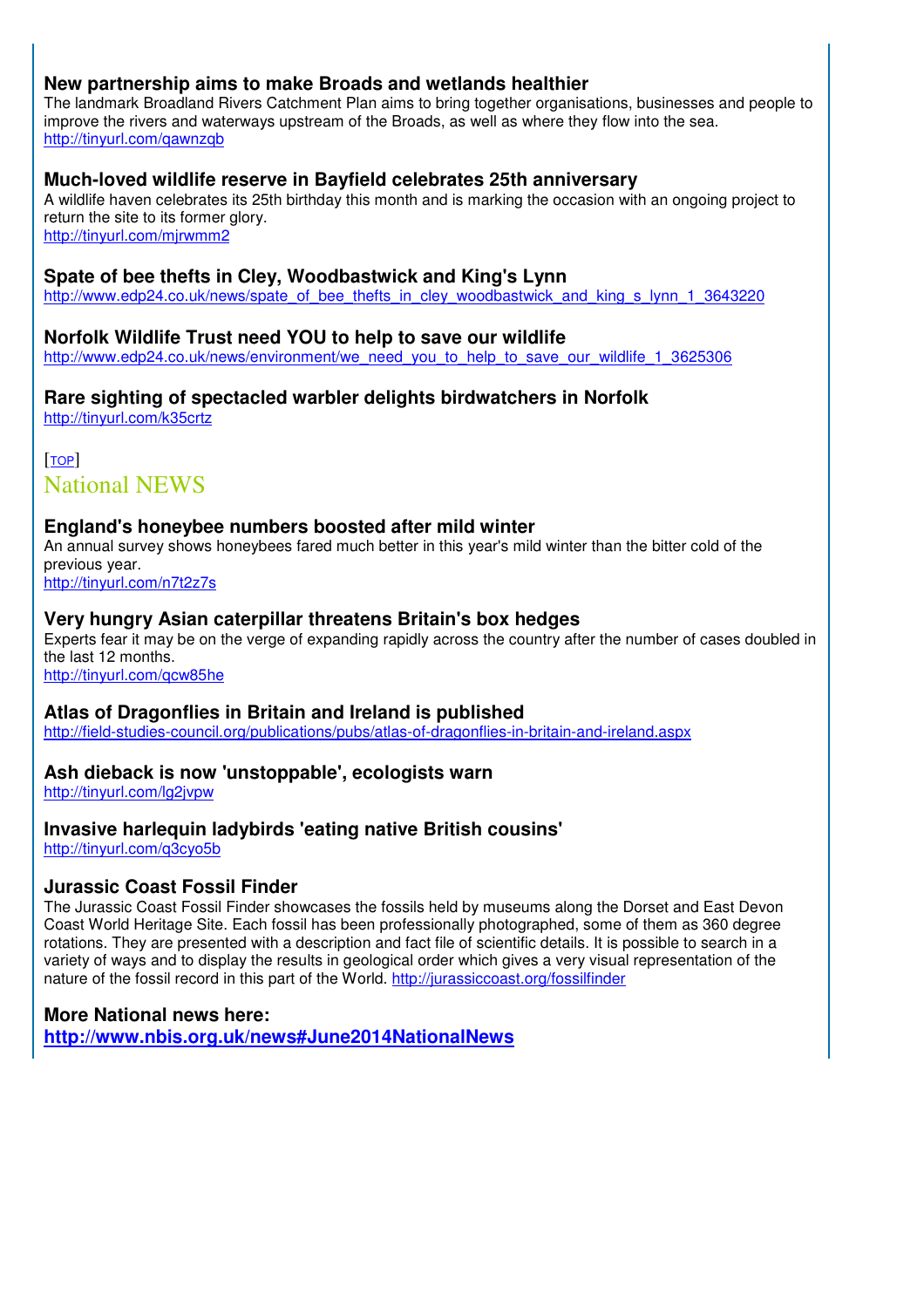# [TOP] GETTING INVOLVED

# **NBIS needs YOU!**

NBIS are continuing to develop their Multi-taxon species monitoring initiative known as the Norfolk Species Surveillance Network (NSSN), launched in 2013.

They are expanding this network of reference sites and the recording on them, hence needing as many of you as possible to volunteer to monitor species change across Norfolk. They are looking for individuals or local parish/conservation groups to get involved. No previous experience of the methodology is necessary, just a passion for wildlife.

Each volunteer/group will adopt an important local site for wildlife, either from our list of sites or a site of their own, if they have landowner permission. Volunteers will be expected to visit the site several times throughout the year and record as many or as few species groups as they can. Some species groups are typically under recorded and NBIS would like to target these.

They will provide equipment, support and training in the methods.

Develop your ID skills with wildlife identification training days for specific species groups,

running throughout the summer to boost your

skills and confidence.

To sign up to the initiative, please click here: Sign up to Volunteer for the Norfolk Species Surveillance Network Or visit our website: http://www.nbis.org.uk/SpeciesSurveillanceNetwork

# **National Hedgehog Survey 2014 -2015.**

As many people are now aware, Britain's hedgehogs are struggling to survive in the 21st Century with increased habitat fragmentation, agricultural intensification, increased traffic volume and climate change being just some of their problems! A key part of designing a conservation strategy for the species is to get a better understanding of the current UK population.

To this purpose, " The National Hedgehog Survey is being conducted by University of Reading and Nottingham Trent University, in collaboration with British Hedgehog Preservation Society and People's Trust for Endangered Species.

They are looking for volunteer recorders in Norfolk, who once registered will be able to collect the necessary equipment from the Regional Co-ordinator Ed Stocker (Norfolk County Council Ecologist) at County Hall, Norwich.

To register as a volunteer and / or to ask any questions regarding the survey, please contact the survey coordinator. Emily Thomas by emailing hedgehogsurvey@ptes.org. When contacting us, please ensure that you include your postcode as this will be used to identify the survey square closest to you. Thank you. For more information please see http://www.ptes.org/nationalhedgehogsurvey

# **Norfolk Bat Survey Is Back**

Following last year's success, Norfolk Bat Survey is back! And so far this year, volunteers have collected over 100,000 bat recordings! The survey is very easy to get involved in and doesn't require any prior experience. And the results will be emailed out to you as soon as they've been analysed, so you can find out which bat species have been flying around in your area. You can sign up for a 1km square and reserve equipment online at http://www.batsurvey.org/

#### **Have you seen a Turkish crayfish in the Lower Waveney?**

If so, Julia Stansfield from the Environment Agency would like to know about it! She says "A few years ago there was a large population of turkish crayfish in the Waveney in the Bungay and Beccles area. There was an outbreak of crayfish plague that seemed to wipe them out but since there have been anecdotal reports that they have started to recover. We would like to build up a picture of current distribution from any sources we can before committing our limited resources to survey effort. Please let me know any sightings." Please send any sightings to nbis@norfolk.gov.uk and we'll pass them on to Julia.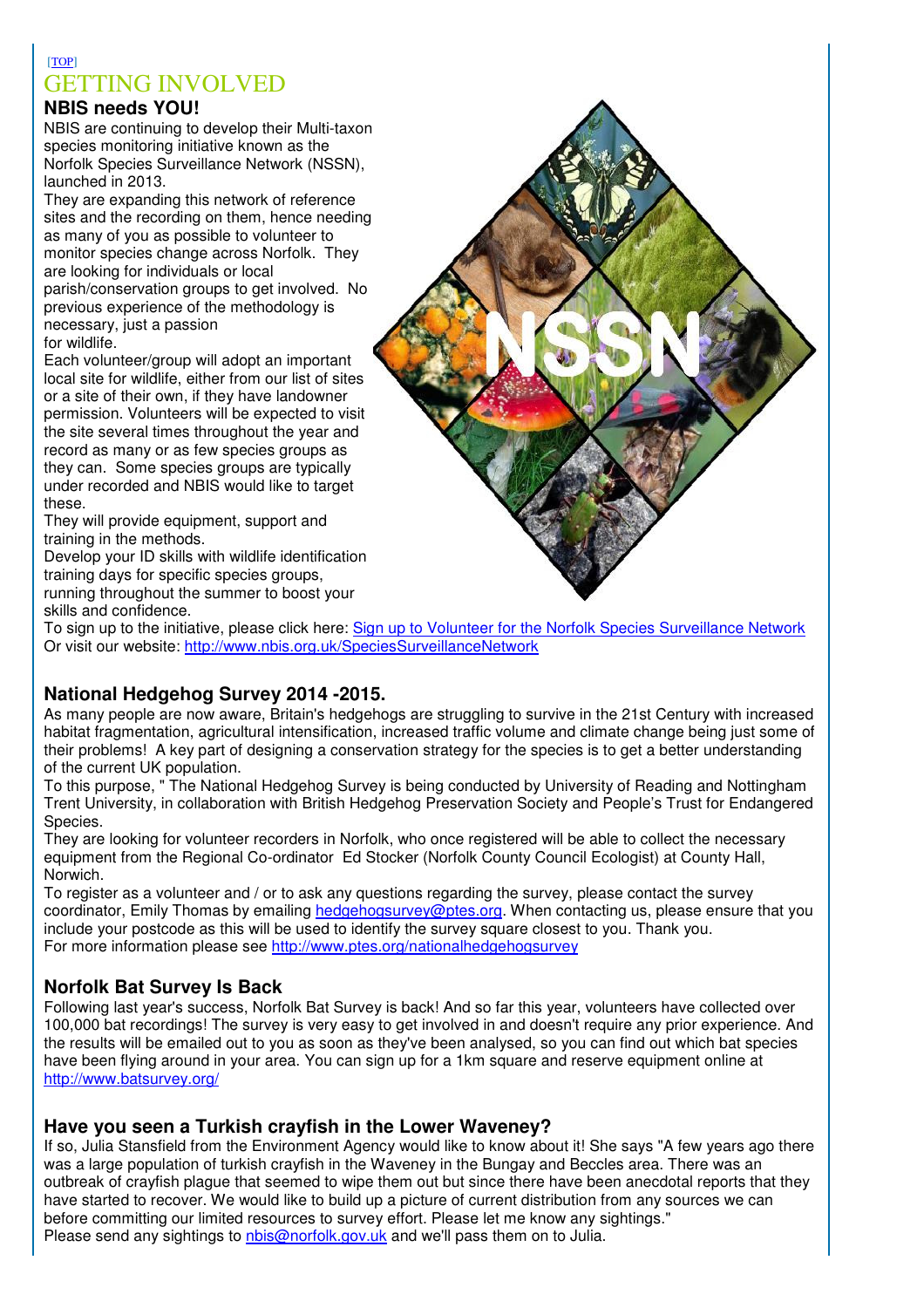#### **Invasive bramble alert**

The bramble species Rubus armeniacus has recently been brought to our attention by Alex Prendergast. It seems to be pretty invasive (it came from Armenia via cultivation in USA and UK gardens as 'Theodore Reimers' or 'Himalayan Giant'), swamping native vegetation (other brambles in particular). Alex keeps finding it and is worried that it is surreptitiously creeping into every corner of the countryside, as despite its size and distinctive features (outlined below) it may be overlooked as just another bramble.

Key features:

- Huge. Bushes to 8-10 feet tall forming extensive patches
- Leaves large too (to 20-30cm across), digitate, white and furry beneath <br>• Primocanes (non-flowering stems) deeply furrowed, almost hairless
- Primocanes (non-flowering stems) deeply furrowed, almost hairless
- Flowers pink in large inflorescences
- Fruit large and tasty

We need to find out how far this invasive plant has spread. If you spot it, please record your sightings here: http://www.nbis.org.uk/BrambleInvasive

#### **Norfolk and Norwich Naturalists' Society ID Workshops - some places still available!**

Species identification workshops include Grasshoppers & Crickets, Bugs & Beetles and Fungi on Wood. For more information, see their website: http://www.nnns.org.uk/content/workshops

#### **Urban Invaders Survey**

The Norfolk Non-native Species Initiative has launched a new 'Urban Invaders' survey, asking people to record six species of invasive plant found in urban areas. You can record these species online at: http://www.nbis.org.uk/UrbanInvadersSurvey

#### **Citizen science app hopes to create buzz for bee survey**

http://www.bbc.co.uk/news/science-environment-27764163

#### [TOP]

## SPECIES HIGHLIGHTS

#### **First reported Norfolk glow worms for 2014**

Female glow worms (actually bioluminescent beetles, not worms!) can be seen glowing at night during June and July. The first reported glow worm in Norfolk this year was seen on the 12th June at Station Road, Haddiscoe, on a public footpath running parallel with the railway line and the River Waveney. You can record your Norfolk glow worm sightings on our website at http://www.nbis.org.uk/Glow-wormSurvey

#### **Cuckoos on the move**

It feels like they've only just got here, but the BTO tracked cuckoos are starting their journey south back to sub-Saharan Africa. Fifteen more cuckoos have been tagged this year, and Chris, the remaining survivor from the class of 2011 is still going strong! http://tinyurl.com/mkkvq8j

# **Stone Curlew chicks on Brecks fuel hope for successful breeding season**

http://tinyurl.com/lmxkz6r

#### **Continental swallowtail breeding in UK for first time**

http://tinyurl.com/pa58zvh

## [TOP] EVENTS

#### **Celebrating Saltmarshes, Wells Maltings, 4th July 2014, 6pm- 9pm.**

FREE event for the public to celebrate the local heritage and the importance of saltmarsh. Local experts will explain about saltmarshes, their wildlife, and the activities which take place on them. Tea and cake provided by the Women's Institute. **Space is limited so email or call the Norfolk Coast Partnership on aonb@norfolk.gov.uk or telephone 01328 850530 to book.**

#### **Whitlingham Great Bug Hunt, Whitlingham Country Park, 5th July 2014, 9am- 4pm.**

Hunt for bugs and other wildlife and help us record as many species as possible within a day! Moth trapping, mammal trapping, lake dipping, fungi forays and more. Organised by the Broads Authority with support from NBIS.

https://www.dropbox.com/s/ehpk220ehmqww7r/Bug%20Hunt%20poster%202014.pdf